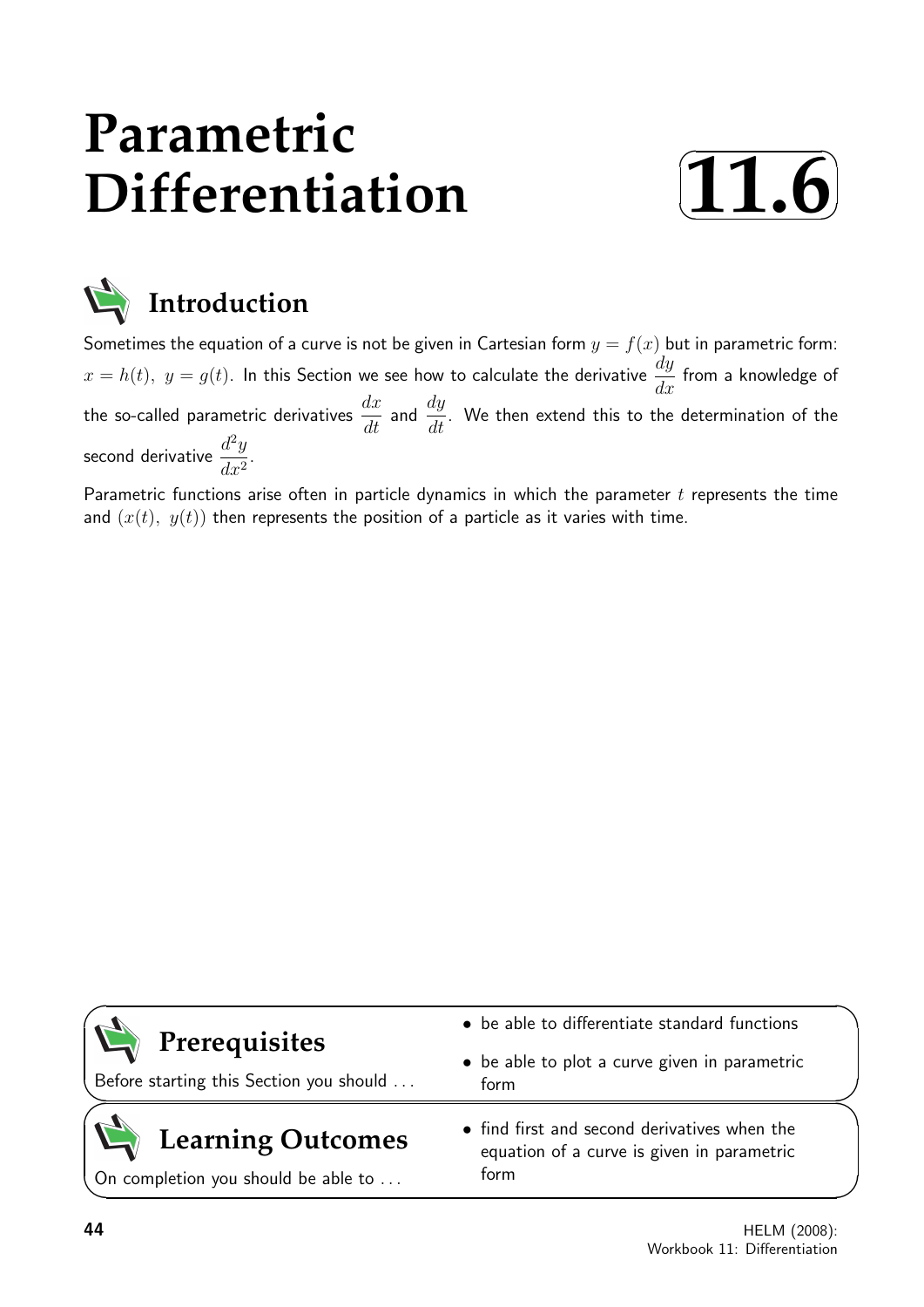

# **1. Parametric differentiation**

In this subsection we consider the parametric approach to describing a curve:



parametric equations parametric range

As various values of t are chosen within the parameter range the corresponding values of  $x, y$  are calculated from the parametric equations. When these points are plotted on an  $xy$  plane they trace out a curve. The Cartesian equation of this curve is obtained by eliminating the parameter  $t$  from the parametric equations. For example, consider the curve:

 $x = 2 \cos t$   $y = 2 \sin t$   $0 \le t \le 2\pi$ .

We can eliminate the  $t$  variable in an obvious way - square each parametric equation and then add:

$$
x^{2} + y^{2} = 4\cos^{2} t + 4\sin^{2} t = 4 \qquad \therefore \qquad x^{2} + y^{2} = 4
$$

which we recognise as the standard equation of a **circle** with centre at  $(0, 0)$  with radius 2. In a similar fashion the parametric equations

 $x = 2t$   $y = 4t^2$   $-\infty < t < \infty$ 

describes a **parabola**. This follows since, eliminating the parameter  $t$ :

$$
t = \frac{x}{2}
$$
  $\therefore$   $y = 4\left(\frac{x^2}{4}\right)$  so  $y = x^2$ 

which we recognise as the standard equation of a parabola.

The question we wish to address in this Section is 'how do we obtain the derivative  $\frac{dy}{dt}$  $\frac{dy}{dx}$  if a curve is given in parametric form?' To answer this we note the key result in this area:



Parametric Differentiation

If 
$$
x = h(t)
$$
 and  $y = g(t)$  then

$$
\frac{dy}{dx} = \frac{dy}{dt} \div \frac{dx}{dt}
$$

We note that this result allows the determination of  $\frac{dy}{dx}$  $\frac{dy}{dx}$  without the need to find  $y$  as an explicit function of  $x$ .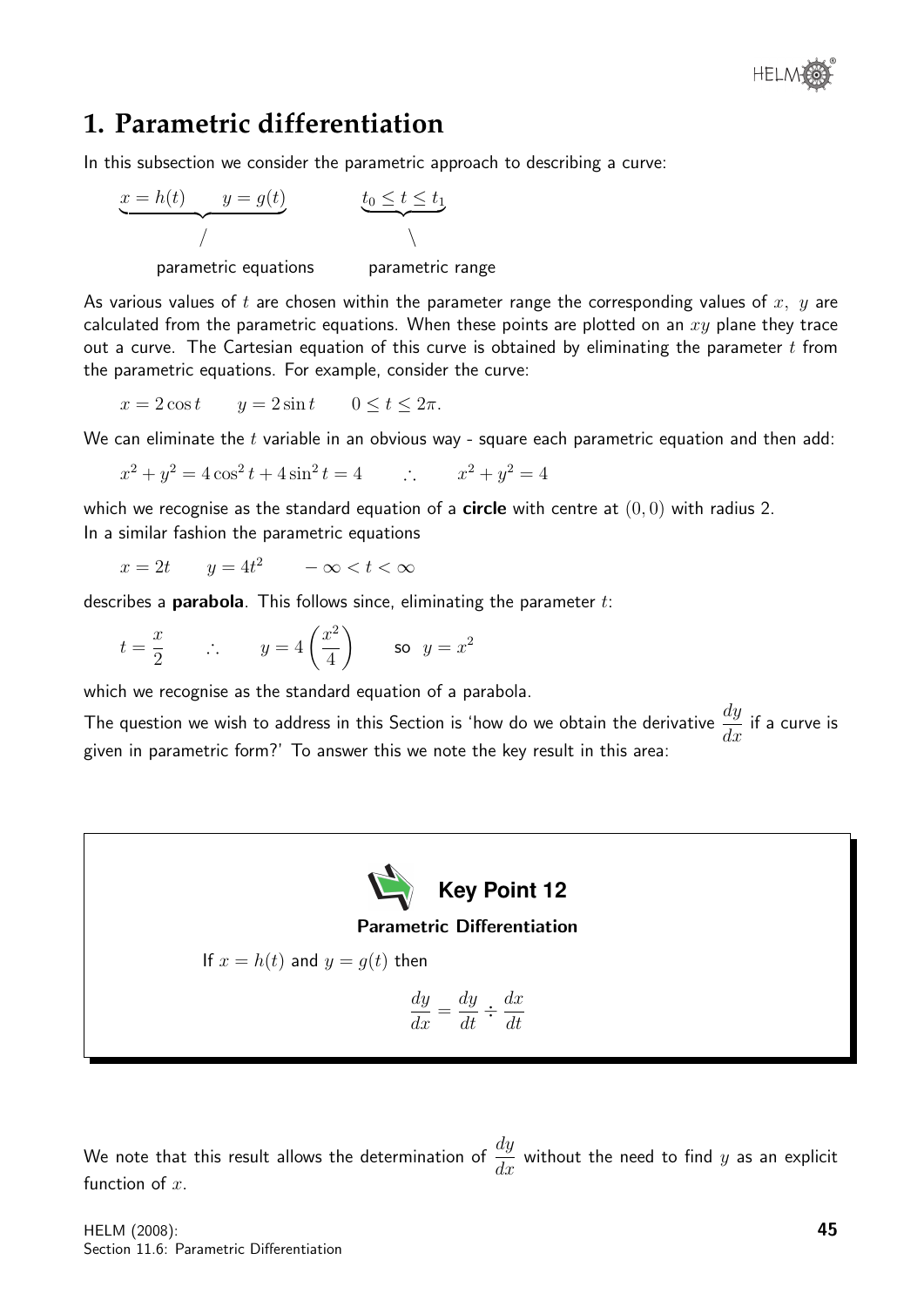

## **Example 13**

Determine the equation of the tangent line to the semicircle with parametric equations

 $x = \cos t$   $y = \sin t$   $0 \le t \le \pi$ at  $t = \pi/4$ .

## Solution

The semicircle is drawn in Figure 9. We have also drawn the tangent line at  $t = \pi/4$  (or, equivalently, at  $x = \cos$ π 4 =  $\frac{1}{\sqrt{2}}$ 2  $, y = \sin$  $\pi$ 4 =  $\frac{1}{\sqrt{2}}$ 2 .)  $1/\sqrt{2}$  $\pi/4$   $\pi$   $\pi$  $\hat{y}$ P  $\frac{1}{\sqrt{2}}$ Figure 9 Now dy  $\frac{dy}{dx} =$  $\frac{dy}{dt} \div \frac{dx}{dt}$  $\frac{d\mathbf{x}}{dt} =$  $\cos t$  $-\sin t$  $= - \cot t.$ Thus at  $t =$ π 4 we have  $\displaystyle{\frac{dy}{dx}=-\cot\left(\frac{\pi}{4}\right)}$  $= -1.$ The equation of the tangent line is  $y = mx + c$ where  $m$  is the gradient of the line and  $c$  is a constant. Clearly  $m = -1$  (since, at the point P the line and the circle have the same gradient). To find  $c$  we note that the line passes through the point  $P$  with coordinates  $\Big(\frac{1}{\sqrt{2}}\Big)^2$  $\overline{2}$ ,  $\frac{1}{\sqrt{2}}$  $\overline{2}$  $\setminus$ . Hence  $\frac{1}{\sqrt{2}}$ 2  $= (-1)^{\frac{1}{\alpha}}$ 2  $+c$  ∴  $c = \frac{2}{4}$ 2 Finally,  $y = -x + \frac{2}{x}$ 2 is the equation of the tangent line at the point in question.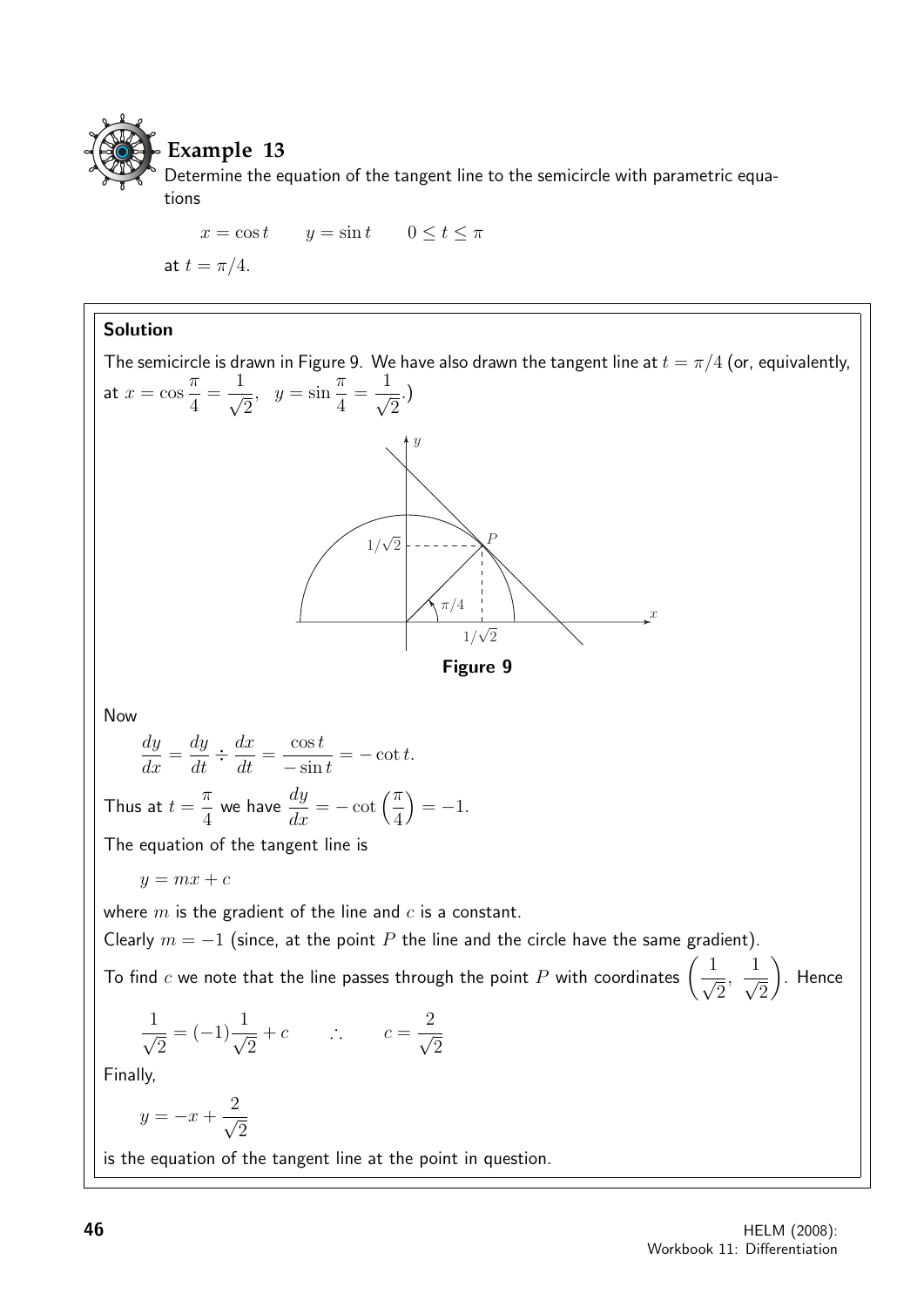

We should note, before proceeding, that a derivative with respect to the parameter  $t$  is often denoted by a 'dot'. Thus

$$
\frac{dx}{dt} = \dot{x}, \quad \frac{dy}{dt} = \dot{y}, \quad \frac{d^2x}{dt^2} = \ddot{x} \text{ etc.}
$$



Find the value of 
$$
\frac{dy}{dx}
$$
 if  $x = 3t$ ,  $y = t^2 - 4t + 1$ .

Check your result by finding  $\frac{dy}{dx}$  $\frac{dy}{dx}$  in the normal way.

First find  $\frac{dx}{dt}$  $\frac{d}{dt},$ dy  $\frac{dy}{dt}$ :

#### Your solution

#### Answer

 $dx$  $\frac{d\mathbf{x}}{dt} = 3,$  $\frac{dy}{dt} = 2t - 4$ 

Now obtain  $\frac{dy}{dx}$  $\frac{dy}{dx}$ :

## Your solution

Answer dy  $\frac{dy}{dx} =$  $\frac{dy}{dt} \div \frac{dx}{dt}$  $\frac{d\mathbf{x}}{dt} =$  $2t-4$ 3 = 2 3  $t-\frac{4}{2}$ 3 , or, using the 'dot' notation  $\frac{dy}{dx}$  $\frac{dy}{dx} =$  $\dot{y}$  $\dot{x}$ =  $2t-4$ 3 = 2 3  $t-\frac{4}{5}$ 3

Now find y explicitly as a function of x by eliminating t, and so find  $\frac{dy}{dx}$  $\frac{dy}{dx}$  directly:

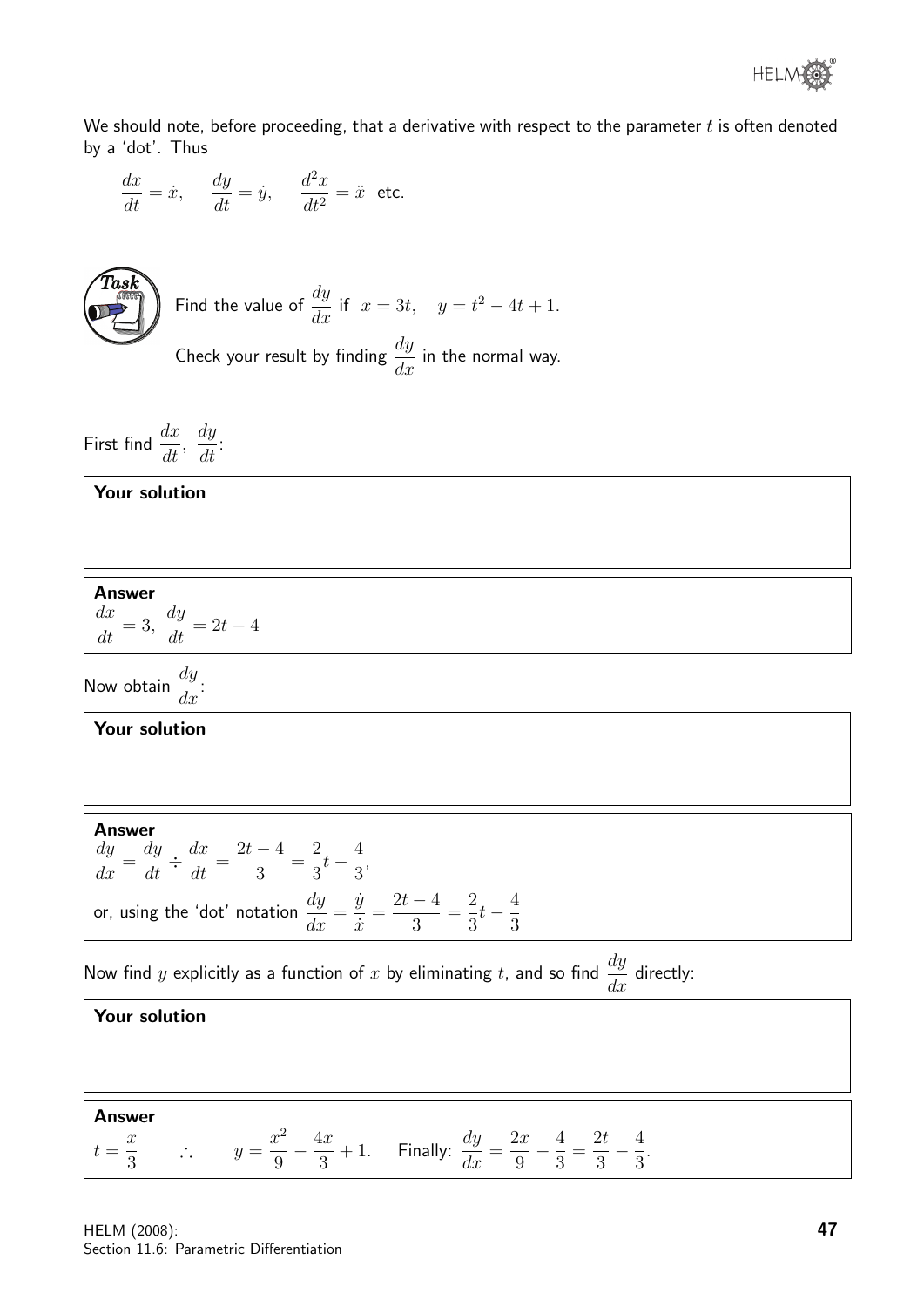**Task**  
Find the value of 
$$
\frac{dy}{dx}
$$
 at  $t = 2$  if  $x = 3t - 4\sin \pi t$ ,  $y = t^2 + t\cos \pi t$ ,  $0 \le t \le 4$ 

First find  $\frac{dx}{dt}$  $\frac{d}{dt},$ dy  $\frac{dy}{dt}$ :

| <b>Answer</b><br>$\frac{dx}{dt} = 3 - 4\pi \cos \pi t \qquad \frac{dy}{dt} = 2t + \cos \pi t - \pi t \sin \pi t$                                                                                                                                                               |
|--------------------------------------------------------------------------------------------------------------------------------------------------------------------------------------------------------------------------------------------------------------------------------|
| Now obtain $\frac{dy}{dx}$ :                                                                                                                                                                                                                                                   |
| Your solution                                                                                                                                                                                                                                                                  |
|                                                                                                                                                                                                                                                                                |
| <b>Answer</b><br>$\frac{dy}{dx} = \frac{dy}{dt} \div \frac{dx}{dt} = \frac{2t + \cos \pi t - \pi t \sin \pi t}{3 - 4\pi \cos \pi t}$<br>or, using the dot notation, $\frac{dy}{dx} = \frac{\dot{y}}{\dot{x}} = \frac{2t + \cos \pi t - \pi t \sin \pi t}{3 - 4\pi \cos \pi t}$ |

Finally, substitute  $t = 2$  to find  $\frac{dy}{dt}$  $\frac{dy}{dx}$  at this value of t.

## Your solution

## Answer

dy  $dx$  $\Big|_{t=2}$ =  $4 + 1$  $3-4\pi$ = 5  $3-4\pi$  $=-0.523$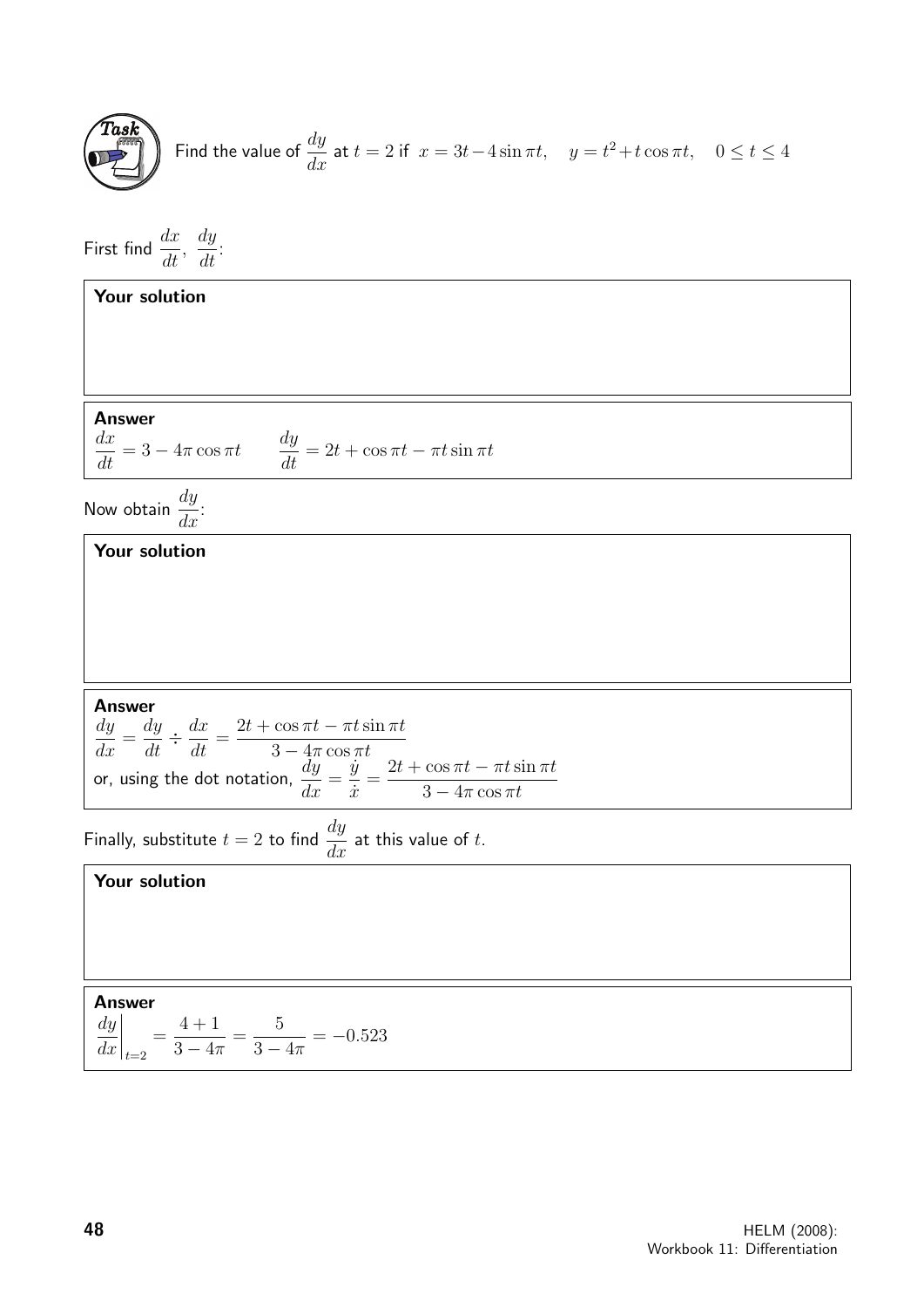

# **2. Higher derivatives**

Having found the first derivative  $\frac{dy}{dx}$  $\frac{dy}{dx}$  using parametric differentiation we now ask how we might determine the second derivative  $\frac{d^2y}{dx^2}$  $\frac{d}{dx^2}$ By definition:

 $d^2y$  $\frac{d^2y}{dx^2} =$  $rac{d}{dx}\left(\frac{dy}{dx}\right)$ 

But

$$
\frac{dy}{dx} = \frac{\dot{y}}{\dot{x}}
$$
 and so 
$$
\frac{d^2y}{dx^2} = \frac{d}{dx}\left(\frac{\dot{y}}{\dot{x}}\right)
$$

Now  $\frac{\dot{y}}{y}$  $\dot{x}$ is a function of  $t$  so we can change the derivative with respect to  $x$  into a derivative with respect to  $t$  since

$$
\frac{d}{dx}\left(\frac{dy}{dx}\right) = \left\{\frac{d}{dt}\left(\frac{dy}{dx}\right)\right\}\frac{dt}{dx}
$$

from the function of a function rule (Key Point 11 in Section 11.5). But, differentiating the quotient  $\dot{y}/\dot{x}$ , we have

$$
\frac{d}{dt}\left(\frac{\dot{y}}{\dot{x}}\right) = \frac{\dot{x}\ddot{y} - \dot{y}\ddot{x}}{\dot{x}^2} \quad \text{and} \quad \frac{dt}{dx} = \frac{1}{\left(\frac{dx}{dt}\right)} = \frac{1}{\dot{x}}
$$

so finally:

$$
\frac{d^2y}{dx^2} = \frac{\dot{x}\ddot{y} - \dot{y}\ddot{x}}{\dot{x}^3}
$$